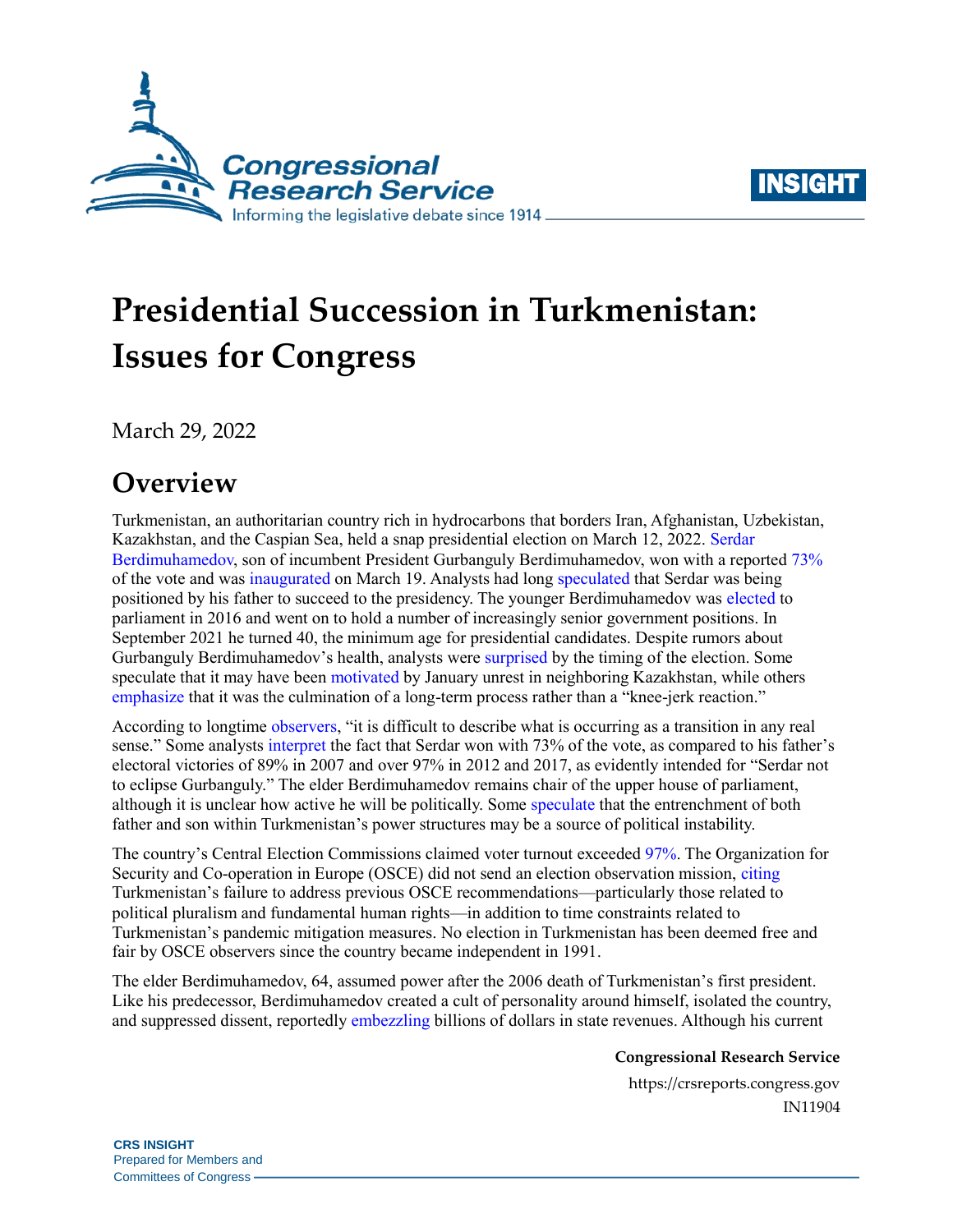term was not set to expire until 2024, Berdimuhamedov [announced](https://asia.nikkei.com/Politics/Secretive-Turkmenistan-speeds-toward-father-son-power-transfer) in February that it was time for the country to transfer power to "young leaders." Nine candidates registered to run in the snap election, but none was seen as serious competition for Serdar Berdimuhamedov.

## **Background**

Executive power in Turkmenistan is largely unchecked. The president has extensive powers, including presiding over the Cabinet of Ministers and appointing and dismissing judges and regional governors. Observers have termed the bicameral legislature a ["rubber-stamp body.](https://www.rferl.org/a/qishloq-ovozi-turkmenistan-berdymukhammedov-the-second/29115690.html)" Although Turkmenistan has three officially recognized political parties, the OSCE [describes](https://www.osce.org/files/f/documents/2/8/382915_0.pdf) the country's political environment as "only nominally pluralist," as all three parties are aligned with the president and electoral procedures fail to meet international standards.

Freedom House ranks Turkmenistan as one of the least free countries in the world, [describing](https://freedomhouse.org/country/turkmenistan/freedom-world/2021) it as "a repressive authoritarian state where political rights and civil liberties are almost completely denied in practice." Citizens are reportedly subject to widespread surveillance, arbitrary arrest and detention, and torture. The State Department [describes](https://www.state.gov/reports/2021-investment-climate-statements/turkmenistan) corruption in Turkmenistan as rampant. Because of its violations of religious freedom, Turkmenistan has been designated as a Country of Particular Concern (CPC) under the International Religious Freedom Act [\(IRFA\)](https://www.congress.gov/105/plaws/publ292/PLAW-105publ292.pdf) since 2014.

## **Outlook and Issues for Congress**

Turkmenistan's geography and energy resources make it a potential strategic partner for the United States, but the development of U.S.-Turkmenistan ties is hampered by the country's uninviting investment climate, repressive government, and generally closed nature. Bilateral engagement to date has focused largely on regional security issues, particularly issues related to Afghanistan. Turkmenistan's constitution outlines the principle of ["permanent neutrality"](https://www.mfa.gov.tm/en/articles/3) as the basis for the country's foreign policy. In practice, this principle translates to foreign policy isolationism.

Analysts expect any reforms undertaken by Serdar to be [cosmetic,](https://asia.nikkei.com/Politics/Secretive-Turkmenistan-speeds-toward-father-son-power-transfer) and his rule to be geared toward [regime preservation](https://foreignpolicy.com/2022/03/09/turkmenistan-election-berdimuhamedov-dynasty/) and maintaining Turkmenistan's [authoritarian kleptocracy.](https://www.chathamhouse.org/2022/03/turkmenistans-dynastic-transfer-power-has-twist) Nevertheless, the country's leadership transition coincides with significant economic and regional instability, raising the question of expanding bilateral engagement. For example, Congress may wish to consider how increased engagement with Ashgabat could address regional security issues related to [neighboring Afghanistan.](https://www.govinfo.gov/content/pkg/BILLS-117hr2471enr/pdf/BILLS-117hr2471enr.pdf#page=958) Although Turkmenistan has adopted a pragmatic approach to the Taliban, security concerns persist along the countries' shared border. Turkmen forces [reportedly](https://www.rferl.org/a/turkmen-taliban-border-shoot-out/31640971.html) exchanged fire with Taliban troops in January.

Turkmenistan's economy is in a deep crisis that may be exacerbated by Russia's invasion of Ukraine, particularly if Russia redirects its natural gas exports to China, the main buyer of Turkmenistan's gas. Turkmenistan holds the world's fourth-largest natural gas reserves, and gas is the country's primary export and source of foreign exchange. Congress may wish to consider how engaging with Turkmenistan—and Central Asia more broadly—could help reduce U.S. partners' energy dependence on Russia. Some analysts see Turkmenistan as a [potential alternative](https://crsreports.congress.gov/product/pdf/R/R42405) to Russia as a gas supplier; the proposed Trans-Caspian Gas Pipeline would enable Turkmenistan to supply gas to European markets, but has been hampered by opposition from Russia and Iran, as well as unresolved questions concerning Caspian seabed rights. The planned Turkmenistan-Afghanistan-Pakistan-India (TAPI) pipeline, first proposed in the 1990s, would open new markets for Turkmenistan and improve South Asia's energy security, but its completion remains [highly speculative.](https://thediplomat.com/2021/11/tapi-turkmenistan-and-the-taliban/)

Some Members of Congress have drawn attention to human rights concerns in Turkmenistan, including [wrongful imprisonment](https://www.foreign.senate.gov/imo/media/doc/06-29-20%20RM%20letter%20to%20Turkmenistan%20president%20re%20political%20prisoners.pdf) and [press censorship;](https://www.congress.gov/congressional-record/2021/5/26/senate-section/article/s3508-1) analysts assess that these conditions are unlikely to